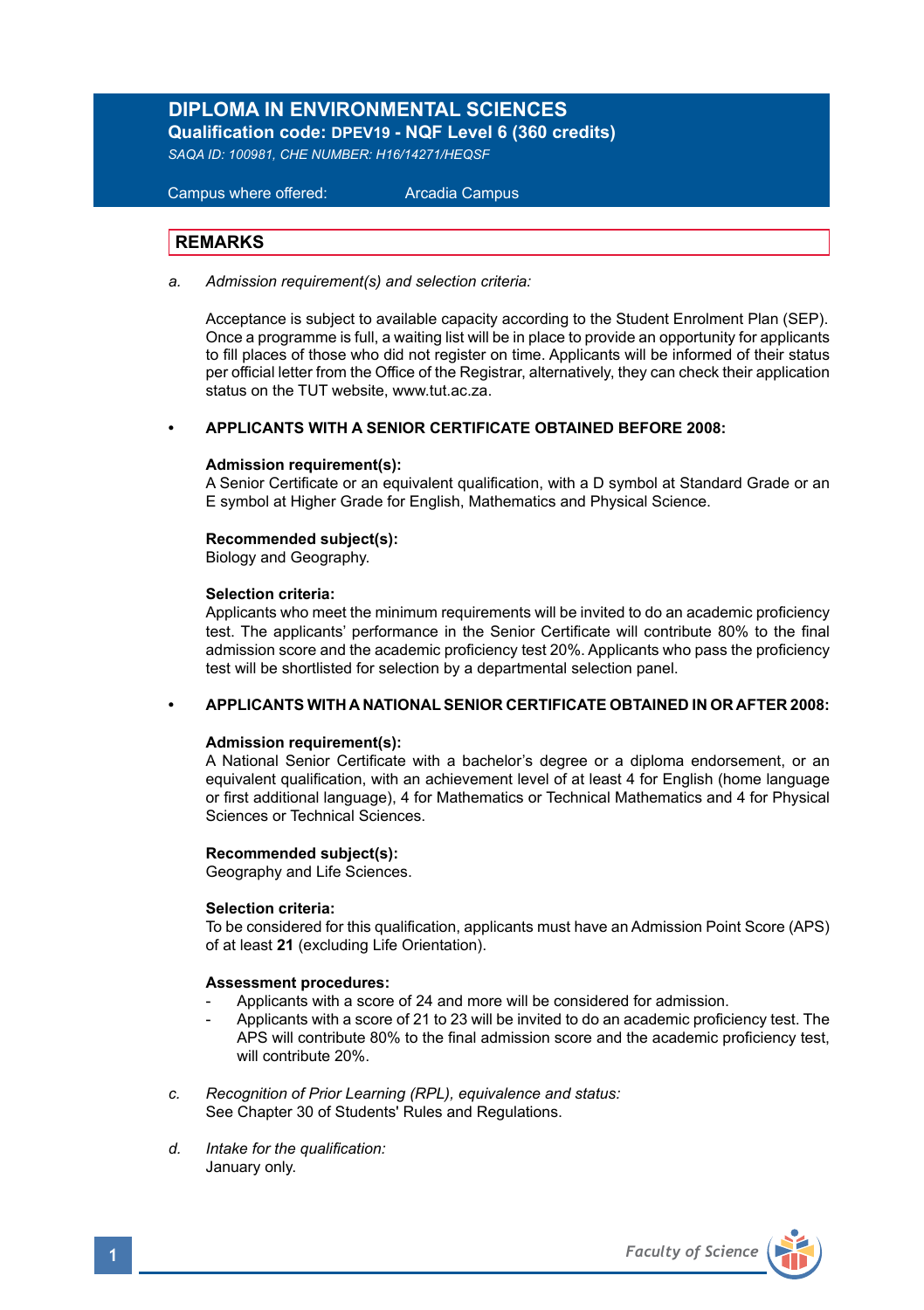- *e. Presentation:* Day classes.
- *f. Minimum duration:* Three years.
- *g. Exclusion and readmission:* See Chapter 2 of Students' Rules and Regulations.
- *h. WIL in Environmental Sciences I:* See Chapter 5 of Students' Rules and Regulations.

## **CURRICULUM**

| <b>FIRST YEAR</b>                        |                                          |              |               |                               |
|------------------------------------------|------------------------------------------|--------------|---------------|-------------------------------|
| CODE                                     | <b>MODULE</b>                            | <b>NQF-L</b> | <b>CREDIT</b> | <b>PREREQUISITE MODULE(S)</b> |
| CAP105X                                  | Communication for Academic<br>Purposes   | (5)          | (10)          |                               |
| CPL105X                                  | Computer Literacy                        | (5)          | (10)          |                               |
| GCH105D                                  | General Chemistry I                      | (5)          | (24)          |                               |
| <b>GMA105D</b>                           | <b>General Mathematics I</b>             | (5)          | (24)          |                               |
| GPH105D                                  | General Physics I                        | (5)          | (24)          |                               |
| <b>INI125D</b>                           | Information Literacy I<br>(block module) | (5)          | (2)           |                               |
| <b>LFI125X</b>                           | Life Skills I (block module)             | (5)          | (2)           |                               |
| <b>FIRST SEMESTER</b>                    |                                          |              |               |                               |
| AEP115D                                  | Applied Environmental Practice I         | (5)          | (6)           |                               |
| <b>EVB115D</b>                           | Environmental Biology I                  | (5)          | (6)           |                               |
| <b>SECOND SEMESTER</b>                   |                                          |              |               |                               |
| <b>EVE115D</b>                           | Environmental Earth Studies I            | (5)          | (6)           |                               |
| EVM <sub>115</sub> D                     | Environmental Management I               | (5)          | (6)           |                               |
| TOTAL CREDITS FOR THE FIRST YEAR:<br>120 |                                          |              |               |                               |

| <b>SECOND YEAR</b> |                                                                      |              |               |                                      |  |  |
|--------------------|----------------------------------------------------------------------|--------------|---------------|--------------------------------------|--|--|
| <b>CODE</b>        | <b>MODULE</b>                                                        | <b>NOF-L</b> | <b>CREDIT</b> | <b>PREREQUISITE MODULE(S)</b>        |  |  |
| AEP206D<br>ELP206D | Applied Environmental Practice II<br>Environmental Legal Practice II | (6)<br>(6)   | (20)<br>(20)  | Applied Environmental Practice I     |  |  |
| EPS206D            | <b>Environmental Pollution</b><br>Science II                         | (6)          | (20)          | General Chemistry I                  |  |  |
| EVB206D            | Environmental Biology II                                             | (6)          | (20)          | Environmental Biology I              |  |  |
| EVE206D            | Environmental Earth Studies II                                       | (6)          | (20)          | <b>Environmental Earth Studies I</b> |  |  |
| EVM206D            | Environmental Management II                                          | (6)          | (20)          | Environmental Management I           |  |  |
|                    | TOTAL CREDITS FOR THE SECOND YEAR:                                   |              | 120           |                                      |  |  |

| <b>THIRD YEAR</b>     |                                        |              |               |                                   |  |  |
|-----------------------|----------------------------------------|--------------|---------------|-----------------------------------|--|--|
| <b>CODE</b>           | <b>MODULE</b>                          | <b>NOF-L</b> | <b>CREDIT</b> | <b>PREREQUISITE MODULE(S)</b>     |  |  |
| <b>FIRST SEMESTER</b> |                                        |              |               |                                   |  |  |
| AEP316D               | Applied Environmental Practice III (6) |              | (15)          | Applied Environmental Practice II |  |  |

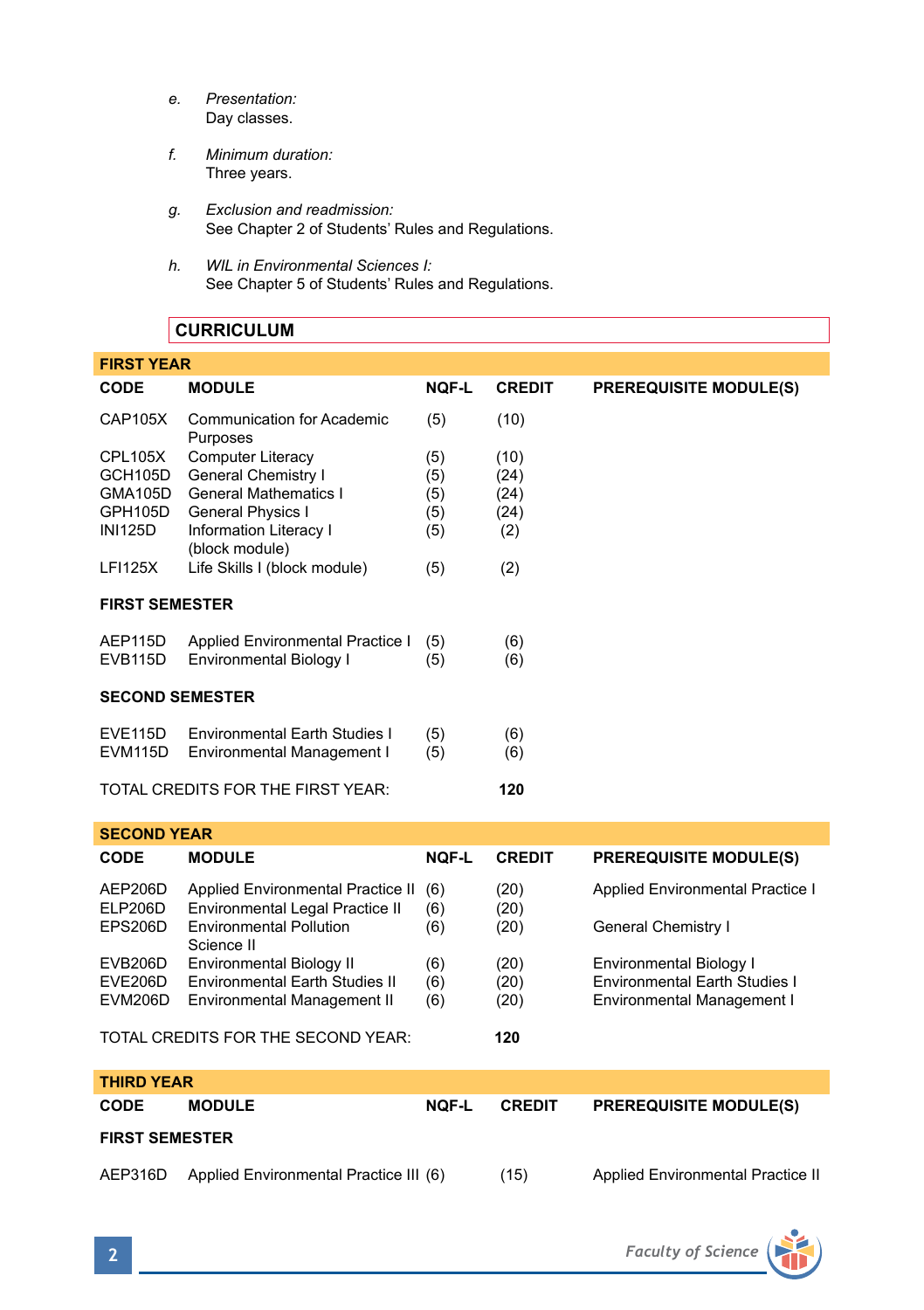| <b>SECOND SEMESTER</b><br>On completion of all first, concept onal third user medulas |                                                           |            |              |                                                         |  |
|---------------------------------------------------------------------------------------|-----------------------------------------------------------|------------|--------------|---------------------------------------------------------|--|
| EVB316D<br>EVM316D                                                                    | Environmental Biology III<br>Environmental Management III | (6)<br>(6) | (15)<br>(15) | Environmental Biology II<br>Environmental Management II |  |
|                                                                                       | Science III                                               |            |              |                                                         |  |

EPS316D Environmental Pollution (6) (15) Environmental Pollution Science II

# **On completion of all first- second- and third-year modules.**

| WES316D WIL in Environmental Sciences I (6) | (60) |
|---------------------------------------------|------|
| TOTAL CREDITS FOR THE THIRD YEAR:           | 120  |
| TOTAL CREDITS FOR THE QUALIFICATION:        | 360  |

## **MODULE INFORMATION (OVERVIEW OF SYLLABUS)**

The syllabus content is subject to change to accommodate industry changes. Please note that a more detailed syllabus is available at the Department or in the study guide that is applicable to a particular module. At time of publication, the syllabus content was defined as follows:

## **A**

## **APPLIED ENVIRONMENTAL PRACTICE I (AEP115D) CONTINUOUS ASSESSMENT**

## *(Module custodian: Department of Environmental, Water and Earth Sciences)*

Essay writing. Site visit. Mapping and geographical positioning system. (Total tuition time: ± 60 hours)

## **APPLIED ENVIRONMENTAL PRACTICE II (AEP206D) CONTINUOUS ASSESSMENT**

## *(Module custodian: Department of Environmental, Water and Earth Sciences)* Scientific report writing. Learn to select appropriate tools and techniques in creating or editing graphics within a

guided environment. Demonstrate detailed knowledge of and the ability to use the key terms, concepts, facts, principles, theories of how remote sensing works. Distinguish between possible areas of specialisation within the field of remote sensing and understand how remote sensing can be used in environmental monitoring and geographical information systems (GIS). Detailed knowledge and the ability to apply key terms, concepts, facts, principles, rules and theories in the field of geographical information systems and an understanding of how it is related to other closely related fields like geology, town planning, botany, hydrology and climatology. Evaluate a geospatial problem, select and apply appropriate geographic information system (GIS) methods, procedures and techniques to identify and apply geospatial analysis. Demonstrate the ability to identify, analyse and solve problems in unfamiliar contexts like a site visit to a greenfields or brownfields site where a development is proposed to occur, gathering relevant evidence of the current biotic and abiotic environmental conditions and applying baseline assessment procedures to make informed recommendations on how the development should be managed. (Total tuition time: ± 200 hours)

## **APPLIED ENVIRONMENTAL PRACTICE III (AEP316D) CONTINUOUS ASSESSMENT**

*(Module custodian: Department of Environmental, Water and Earth Sciences)* Air dispersion modelling. Demonstrate detailed knowledge of Geographic Information Systems (GIS) and the ability to apply its key terms, concepts, facts, principles, rules and theories. Use Geographic Information Systems (GIS) for the investigation of environmental problems with a view to finding appropriate solutions to those problems. Identify, analyse and solve problems with new unfamiliar developments or projects, gathering evidence and applying solutions based on evidence and procedures appropriate to the field of Environmental Impact Assessment (EIA) or Strategic Environmental Assessment (SEA) in environmental science. Demonstrate the ability to evaluate different sources of information, to select information appropriate to the task of Strategic Environmental Assessment (SEA) or Environmental Impact Assessment (EIA) and to apply well-developed analysis, synthesis and evaluation of that information. (Total tuition time: ± 150 hours)



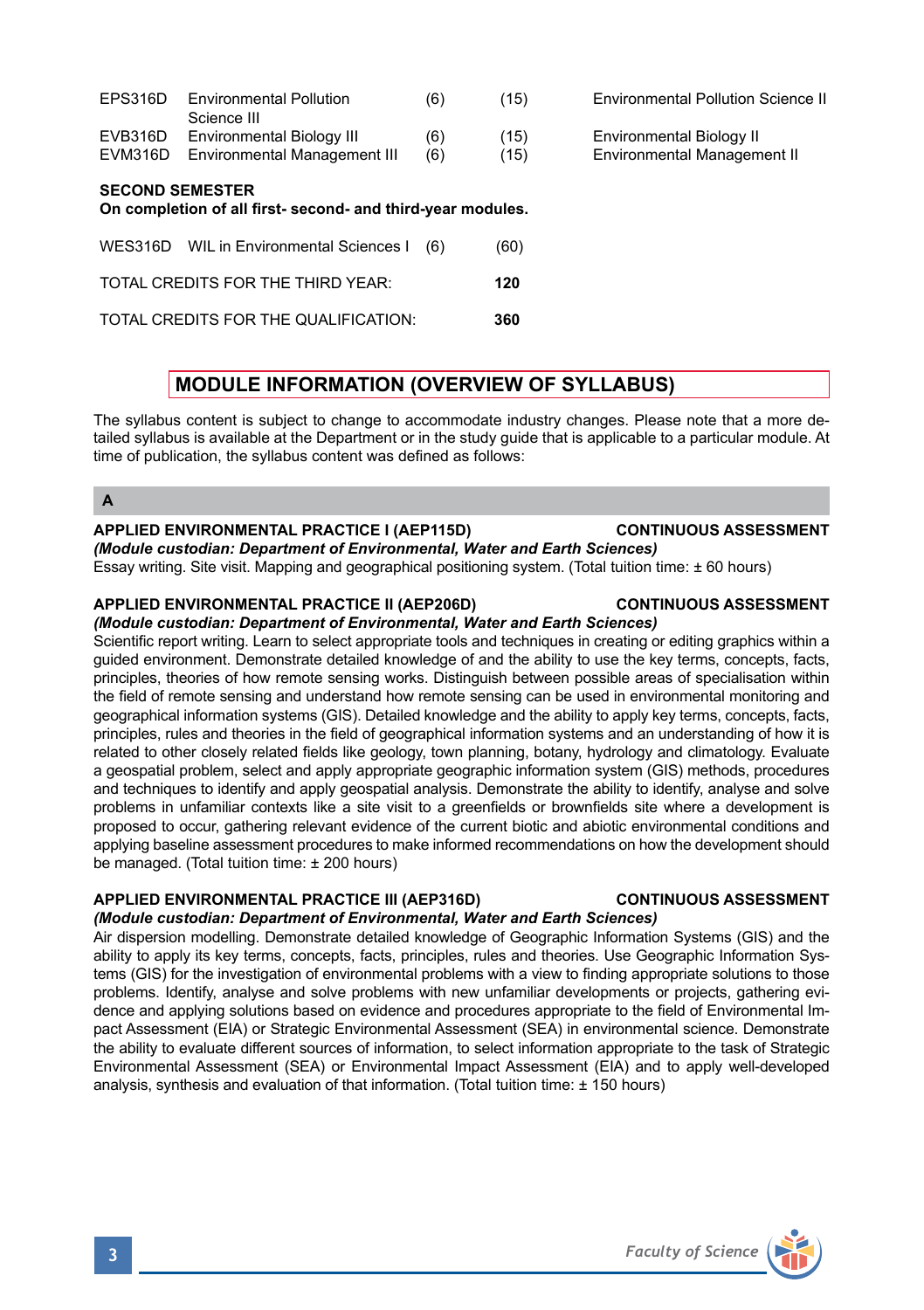**E**

**C**

## **ENVIRONMENTAL BIOLOGY I (EVB115D) 1 X 3-HOUR PAPER**

*(Module custodian: End User Computing Unit)* 

etc. (Total tuition time: not available)

tuition time: not available)

*(Module custodian: Department of Applied Languages)* 

*(Module custodian: Department of Environmental, Water and Earth Sciences)*

Terrestrial and aquatic ecosystems. Functioning and importance of ecosystems. Threats to ecosystems. Biomes of South Africa. South Africa's flora. South Africa's fauna. (Total tuition time: ± 60 hours)

A workable knowledge of English is an essential skill for any graduate who is required to conduct themselves successfully in a professional working environment. This module will equip students with the competencies required to compose a selection of written texts related to communicating both internally and externally within a professional environment. In addition, the module includes strategies that are essential for the effective communication in various situations, including small groups to avoid unproductive conflict, a multicultural context,

**COMPUTER LITERACY (CPL105X) CONTINUOUS ASSESSMENT**

## **ENVIRONMENTAL BIOLOGY II (EVB206D) 1 X 3-HOUR PAPER**

## *(Module custodian: Department of Environmental, Water and Earth Sciences)*

Ecological principles. Organisms and the physical environment. Population ecology. Population's exploitation. Population's restoration and control. Community ecology. (Total tuition time: ± 200 hours)

### **ENVIRONMENTAL BIOLOGY III (EVB316D)** 1 X 3-HOUR PAPER

## *(Module custodian: Department of Environmental, Water and Earth Sciences)*

Population genetics. Conservation genetics. Local and regional phylogenetics. Evolution. (Total tuition time:  $± 150$  hours)

#### **ENVIRONMENTAL EARTH STUDIES I (EVE115D) 1 X 3-HOUR PAPER** *(Module custodian: Department of Environmental, Water and Earth Sciences)*

Understand how the earth was formed. Know the solar system. Discuss the origin and function of the earth's magnetic field. Understand observations that led to the theory of plate tectonics. Discuss tectonic activities at different plate boundaries and how the impact on the different components of the environment i.e. hydrosphere, lithosphere, biosphere and atmosphere. Relate formation of sedimentary, igneous and metamorphic rocks to the different plate tectonics processes. Identify different minerals in hand specimen. Classify minerals on the basis of their chemistry. Relate chemistry of minerals to the impact they are likely to have on the environment. (Total tuition time: ± 60 hours)

#### **ENVIRONMENTAL EARTH STUDIES II (EVE206D) 1 X 3-HOUR PAPER**

*(Module custodian: Department of Environmental, Water and Earth Sciences)*

Understand how the Earth is layered and how these layers influence the resulting rock. Apply their knowledge of weathering and products in understanding the behaviour of metals in the environment. Determine and monitor the flow of groundwater. Determine the sources of groundwater contamination and put in place mitigation plans. Discuss tectonic activities at different plate boundaries and how the impact on the different components of the environment i.e. hydrosphere, lithosphere, biosphere and atmosphere. Relate formation of sedimentary, igneous and metamorphic rocks to the different plate tectonics processes. Identify different rock samples in hand specimen. Classify rocks on the basis of their mineral composition, fabrics and chemistry. Relate chemistry of minerals to their likely impact on the environment. (Total tuition time: ± 200 hours)

## **ENVIRONMENTAL LEGAL PRACTICE II (ELP206D) 1 X 3-HOUR PAPER**

## *(Module custodian: Department of Environmental, Water and Earth Sciences)*

Sources and branches of law. The Constitution of South Africa. Basic environmental legal principles in South Africa. Water law in South Africa. Biodiversity law in South Africa. Air pollution management law in South Africa. Laws for EIAs in South Africa. Waste law in South Africa. Law on Rehabilitation and Soils in South Africa. Law on Energy Creation and Use in South Africa. (Total tuition time: ± 200 hours)

#### Introduction of information literacy. Development of a search strategy and application of a search string to search engines and academic databases. Evaluation of information sources. Ethical and legal use of information. (Total



## **COMMUNICATION FOR ACADEMIC PURPOSES (CAP105X) 1 X 3-HOUR PAPER**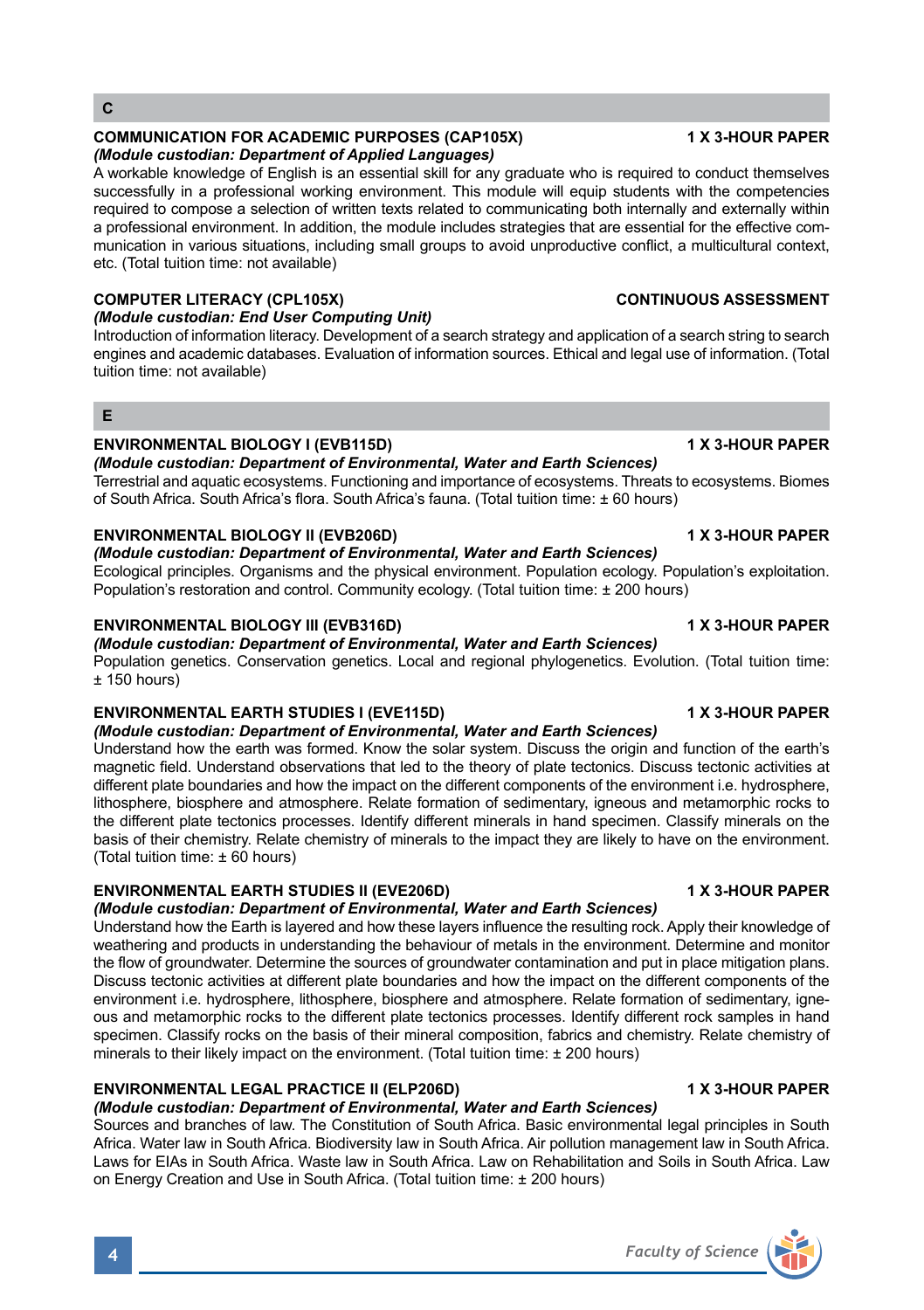## **ENVIRONMENTAL MANAGEMENT I (EVM115D) 1 X 3-HOUR PAPER**

## *(Module custodian: Department of Environmental, Water and Earth Sciences)*

Air pollution. Climate change. Water pollution. Renewable Energy. Human Population and Impacts on the environment. Sustainable cities. (Total tuition time: ± 60 hours)

## **ENVIRONMENTAL MANAGEMENT II (EVM206D) 1 X 3-HOUR PAPER**

## *(Module custodian: Department of Environmental, Water and Earth Sciences)*

Introduction to Integrated Environmental Management tools. Environmental economics. Voluntary and Mandatory screening. Environmental management systems. Sustainability Reporting. Environmental Auditing. (Total tuition time: ± 200 hours)

## **ENVIRONMENTAL MANAGEMENT III (EVM316D) 1 X 3-HOUR PAPER**

## *(Module custodian: Department of Environmental, Water and Earth Sciences)*

Define Integrated Environmental Management. Differentiate between Strategic Environmental Assessment and an Environmental Impact Assessment (EIA). Differentiate between a full EIA and Basic assessment process. Demonstrate an ability to compile a Basic Assessment using the provided template. Define Social Impact Assessment. Outline the SIA process and the legal mandate. Discuss the advantages of SIA. Describe the four stages of a Life Cycle Assessment. Discuss the benefits and limitations of LCA. Demonstrate knowledge of relevant terminology for Risk Assessment i.e. risk assessment, risk exposure, hazard. Describe the risk assessment process. Define relevant terminology, i.e. biocapacity, ecological footprint, ecological overshoot. Demonstrate knowledge of calculating ecological footprint. (Total tuition time: ± 150 hours)

## **ENVIRONMENTAL POLLUTION SCIENCE II (EPS206D) 1 X 3-HOUR PAPER**

## *(Module custodian: Department of Environmental, Water and Earth Sciences)*

Introduction to air, water and soil pollution. Potable water and wastewater treatment. Introduction to thermal pollution. Introduction to waste management. Introduction to emerging persistent pollutants (EPP). Experimental component: sampling inorganic trace metals from environmental media and determining their concentration. (Total tuition time: ± 150 hours)

# **SCIENCE III (EPS316D)**

## *(Module custodian: Department of Environmental, Water and Earth Sciences)*

Advanced approaches to air, water, noise and soil pollution. Advanced approaches to wastewater treatment technologies. Advanced approaches to waste management. (Total tuition time: ± 150 hours)

## **G**

## **GENERAL CHEMISTRY I (GCH105D) 1 X 3-HOUR PAPER**

### *(Module custodian: Department of Chemistry)*

The role and importance of chemistry in everyday life. Classification and properties of matter. Units of measurement. Atoms, molecules and ions. The modern view of atomic structure and the use of electron configurations in chemical bonding. The periodic table of elements. The use of IUPAC rules for naming inorganic compounds. Application of the mole concept in stoichiometric calculations. Reactions in aqueous solutions. Chemical equilibrium. Fundamental concepts in electrochemistry. Organic nomenclature. (Total tuition time:  $± 240$  hours)

## GENERAL MATHEMATICS I (GMA105D) **1 ACCULATE 1 ACCULATE 1 ACCULATE 1 X 3-HOUR PAPER**

### *(Module custodian: Department of Mathematics and Statistics)*

Do numerical computations. Apply knowledge of mensuration to calculate perimeters, areas and volumes of two- and three-dimensional objects. Apply knowledge of functions and equations to solve well-defined problems. Use basic calculus rules to solve well-defined problems. Use Excel to organise given data in charts and calculate descriptive measures. Do basic regression analysis and curve fitting using Excel and a scientific calculator; and Implement basic probability theories to predict outcomes of events. (Total tuition time: ± 120 hours)

## **GENERAL PHYSICS I (GPH105D) 1 X 3-HOUR PAPER**

## *(Module custodian: Department of Physics)*

Basic mathematical concepts for physics and measurements. Motion in one dimension. Motion in a plane (projectile motion). Forces and Newton's Law of Motion. Equilibrium condition and torque. Work, energy and power. Linear momentum and impulse. Properties of static and dynamic fluids. Temperature and heat. Heat transfer. General properties of waves. Reflection. Refraction. Electrostatics. Electric circuits. Basic nuclear physics. (Total tuition time: not available)

## **ENVIRONMENTAL POLLUTION 1 X 3-HOUR PAPER AND PRACTICAL ASSESSMENT**